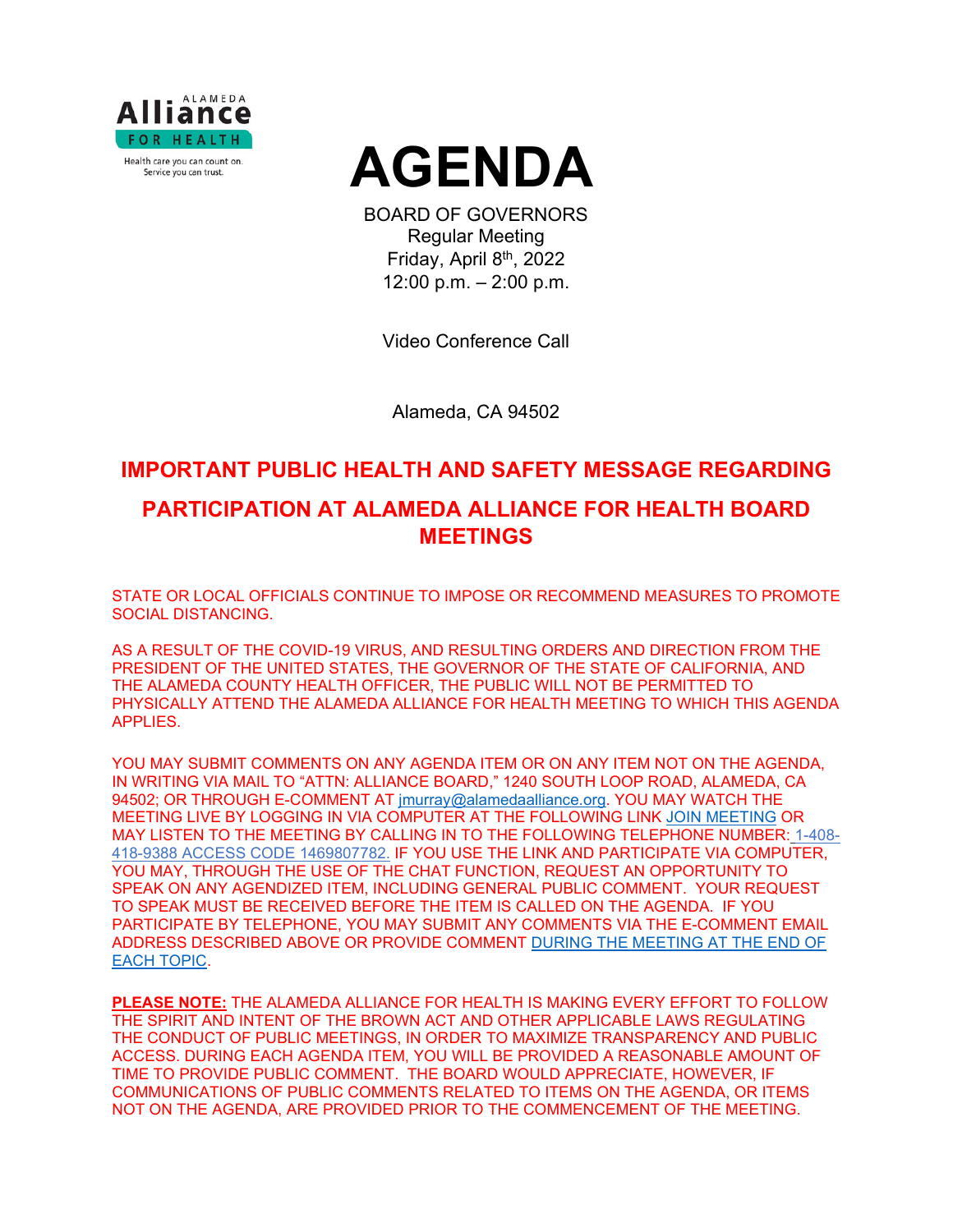#### **1. CALL TO ORDER**

*(A regular meeting of the Alameda Alliance for Health Board of Governors will be called to order on April 8th, 2022, at 12:00 p.m. in Alameda County, California, by Dr. Evan Seevak, Presiding Officer. This meeting is to take place by video conference call.)*

## **2. ROLL CALL**

## **3. AGENDA APPROVAL OR MODIFICATIONS**

#### **4. INTRODUCTIONS**

#### **5. CONSENT CALENDAR**

*(All matters listed on the Consent Calendar are to be approved with one motion unless a member of the Board of Governors removes an item for separate action. Any consent calendar item for which separate action is requested shall be heard as the next agenda item.)*

#### **a) MARCH 11th, 2022, BOARD OF GOVERNORS MEETING MINUTES**

#### **b) APRIL 5th, 2022, FINANCE COMMITTEE MEETING MINUTES**

#### **6. BOARD MEMBER REPORTS**

- **a) COMPLIANCE ADVISORY COMMITTEE**
- **b) FINANCE COMMITTEE**
- **7. CEO UPDATE**
- **8. BOARD BUSINESS**
	- **a) REVIEW AND APPROVE FEBRUARY 2022 MONTHLY FINANCIAL STATEMENTS**
	- **b) REVIEW AND APPROVE RESOLUTION #2022-01 NOMINATING NATALIE WILLIAMS FOR REAPPOINTMENT TO DESIGNATED CONSUMER MEMBER SEAT**
	- **c) COVID-19 VACCINATION AND INCENTIVES PROGRESS REPORT**
- **9. STANDING COMMITTEE UPDATES**
	- **a) PEER REVIEW AND CREDENTIALING COMMITTEE**
	- **b) PHARMACY & THERAPEUTICS COMMITTEE**
	- **c) HEALTH CARE QUALITY COMMITTEE**
	- **d) MEMBERS ADVISORY COMMITTEE**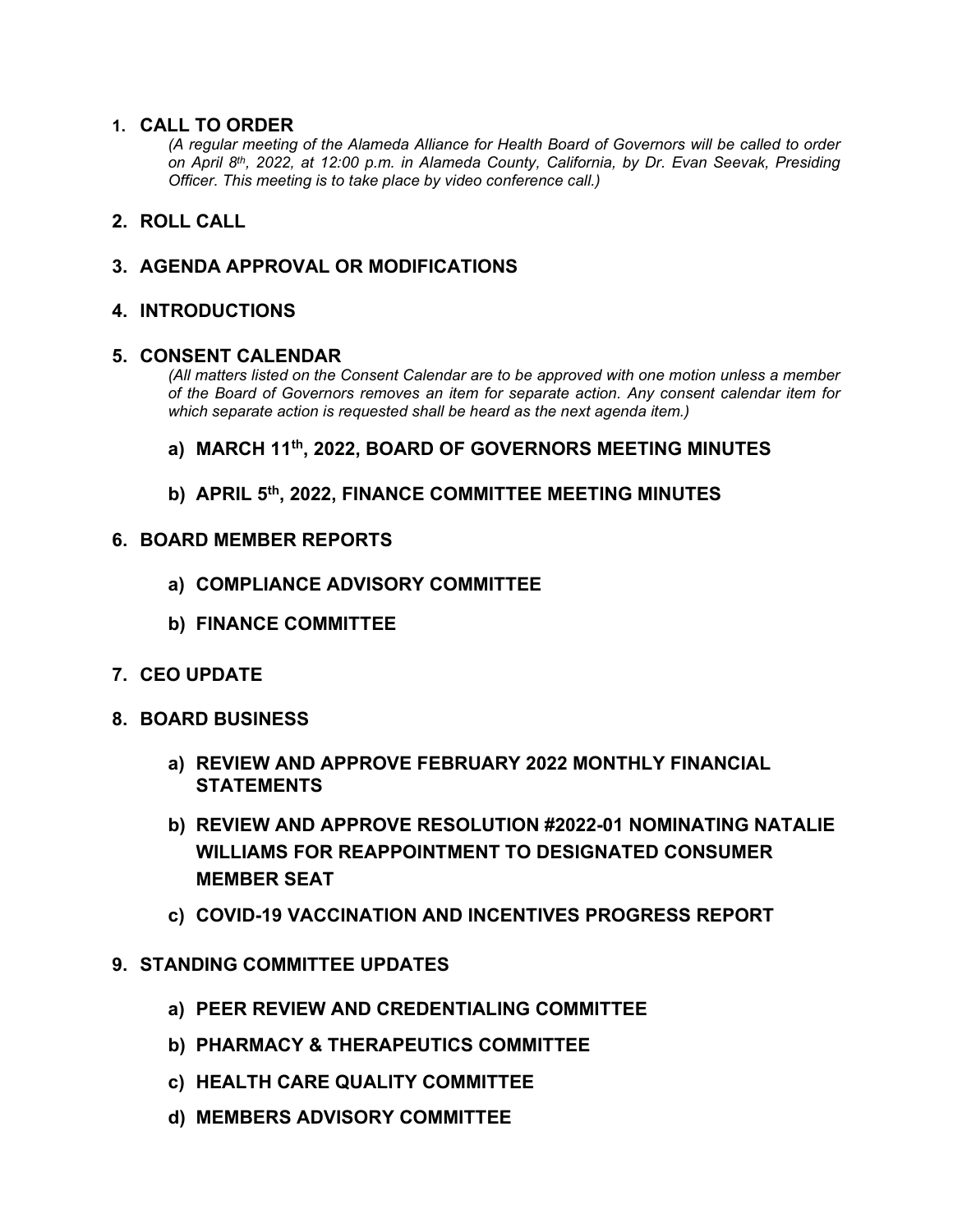## **10. STAFF UPDATES**

## **11. UNFINISHED BUSINESS**

## **12. STAFF ADVISORIES ON BOARD BUSINESS FOR FUTURE MEETINGS**

## **13. PUBLIC COMMENT (NON-AGENDA ITEMS)**

## **14.ADJOURNMENT**

## **NOTICE TO THE PUBLIC**

The foregoing does not constitute the final agenda. The final agenda will be posted no later than 24 hours prior to the meeting date.

The agenda may also be accessed through the Alameda Alliance for Health's Web page at

#### **NOTICE TO THE PUBLIC**

**At 1:45 p.m.,** the Board of Governors will determine which of the remaining agenda items can be considered and acted upon prior to 2:00 p.m. and will continue all other items on which additional time is required until a future Board meeting. All meetings are scheduled to terminate at 2:00 p.m.

The Board meets regularly on the second Friday of each month. Due to the pandemic (COVID-19), this meeting is held as a video conference call only. Meetings begin at 12:00 noon unless otherwise noted. Meeting agendas and approved minutes are kept current on the Alameda Alliance for Health's website at [www.alamedaalliance.org.](http://www.alamedaalliance.org/)

An agenda is provided for each Board of Governors meeting, which lists the items submitted for consideration. Prior to the listed agenda items, the Board may hold a study session to receive information or meet with another committee. A study session is open to the public; however, no public testimony is taken, and no decisions are made. Following a study session, the regular meeting will begin at 12:00 noon. At this time, the Board allows oral communications from the public to address the Board on items NOT listed on the agenda. Oral comments to address the Board of Governors are limited to three minutes per person.

Staff Reports are available. To obtain a document, please call the Clerk of the Board at 510-747-6160.

**Additions and Deletions to the Agenda:** Additions to the agenda are limited by California Government Code Section 54954.2 and confined to items that arise after the posting of the agenda and must be acted upon prior to the next Board meeting. For special meeting agendas, only those items listed on the published agenda may be discussed. The items on the agenda are arranged in three categories. **Consent Calendar:** These are relatively minor in nature, do not have any outstanding issues or concerns, and do not require a public hearing. All consent calendar items are considered by the Board as one item, and a single vote is taken for their approval unless an item is pulled from the consent calendar for individual discussion. There is no public discussion of consent calendar items unless requested by the Board of Governors. **Public Hearings:** This category is for matters that require, by law, a hearing open to public comment because of the particular nature of the request. Public hearings are formally conducted, and public input/testimony is requested at a specific time. This is your opportunity to speak on the item(s) that concern you. If in the future, you wish to challenge in court any of the matters on this agenda for which a public hearing is to be conducted, you may be limited to raising only those issues which you (or someone else) raised orally at the public hearing or in written correspondence received by the Board at or before the hearing. **Board**